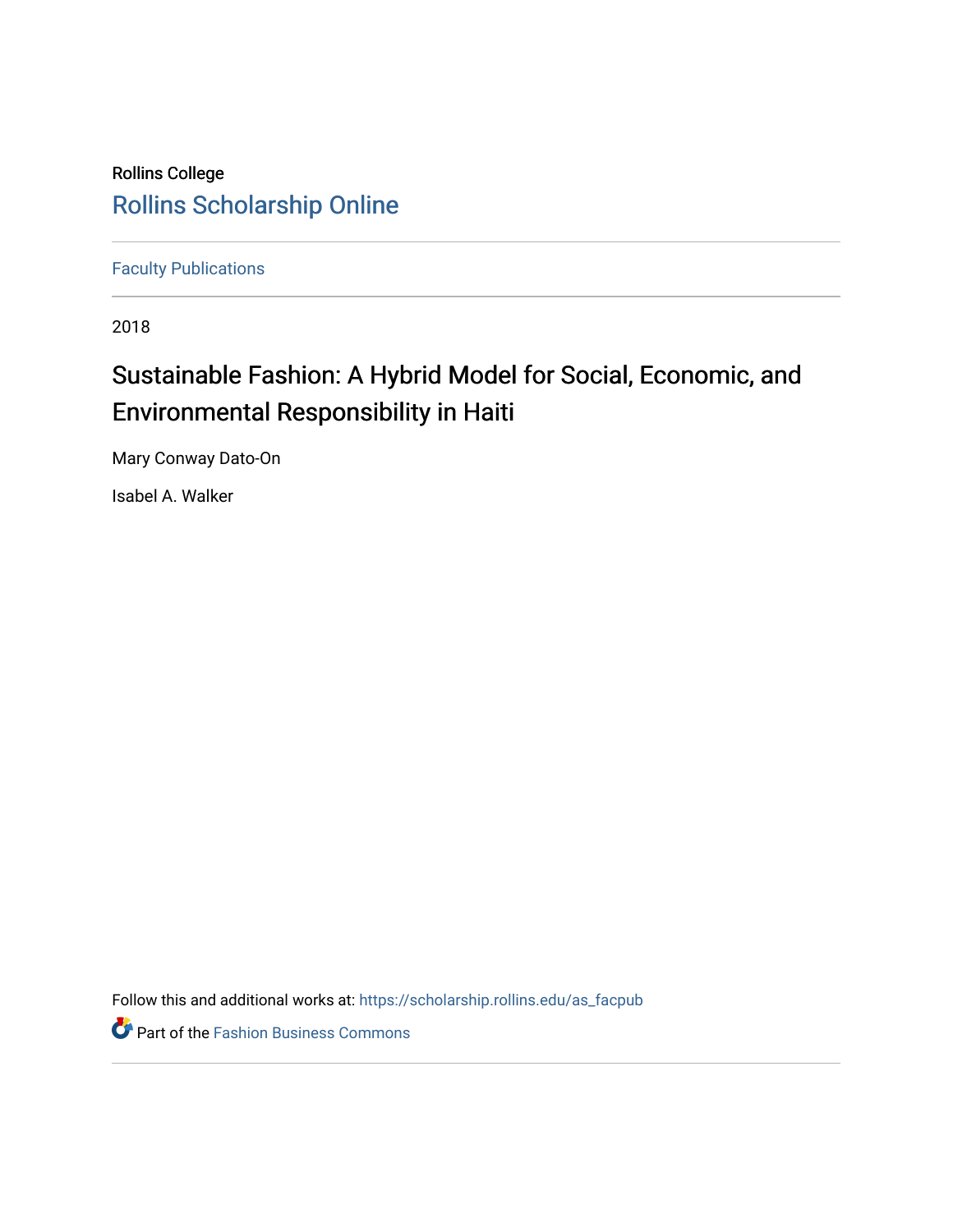## Sustainable Fashion: A Hybrid Model for Social, Economic, and Environmental Responsibility in Haiti

Mary Conway Dato-on, Rollins College, Crummer Graduate School of Business, USA

Isabel A. Walker, Rollins College, Crummer Graduate School of Business, USA

Author Note(s)

Mary Conway Dato-on

Rollins College, Crummer Graduate School of Business

1000 HOlt Ave. Box 2722, Winter Park, FL 32789, [mconwaydatoon@rollins.edu](mailto:mconwaydatoon@rollins.edu)

Isabel Walker

REBUILD globally

106 E. Church St. Orlando, FL 32801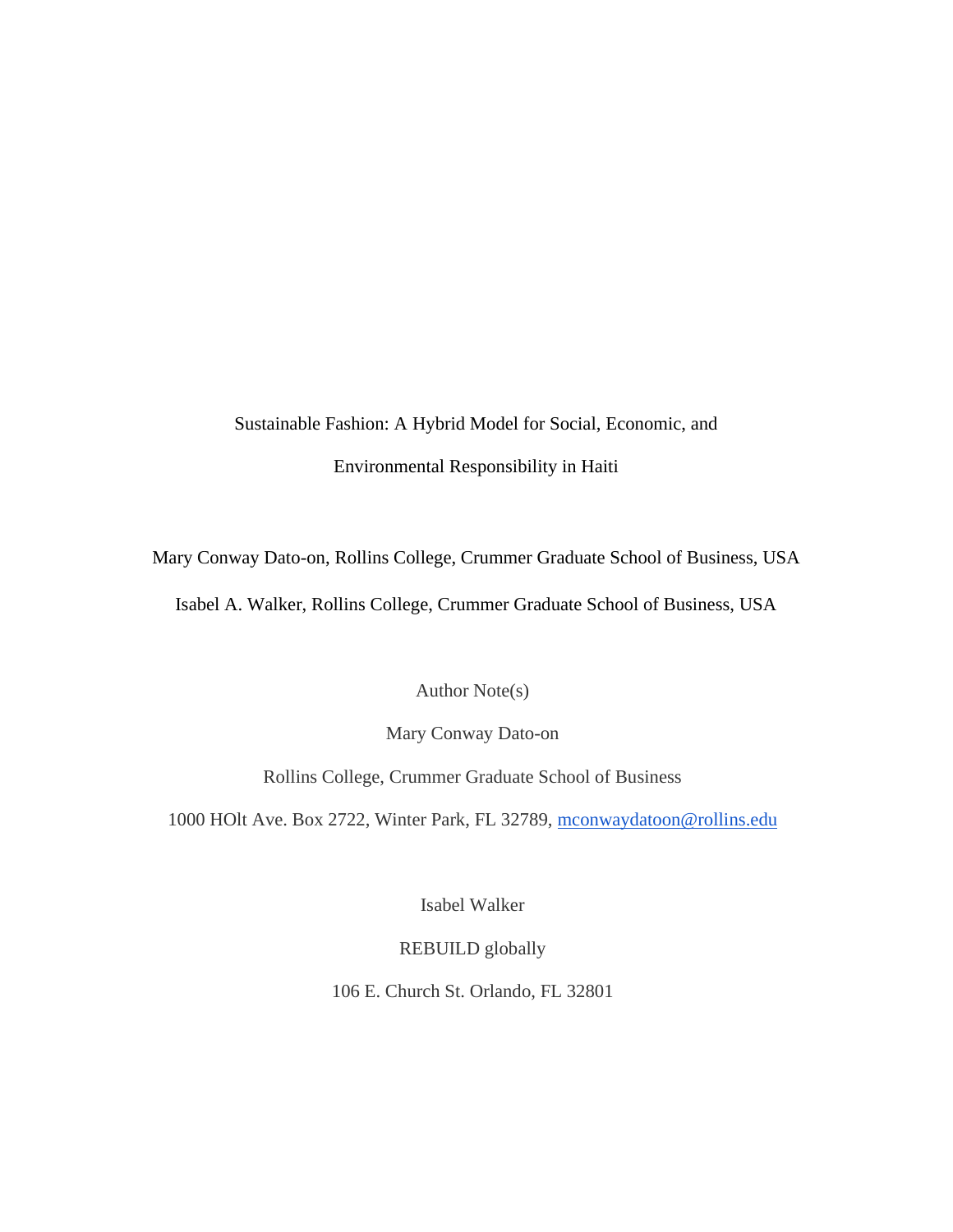#### Abstract

This case explores two Haiti-based organizations, one a non-profit (REBUILD globally) and one a sustainable fashion business (*deux mains*), that work interdependently to combat poverty through business. The business model addresses complex social, economic, and environmental issues prominent in Haiti and provides actionable solutions consumers can take through their purchases to help alleviate negative outcomes the fashion industry has had in the world. By presenting a 'successful' hybrid model for sustainable fashion, the authors offer challenges and opportunity for how the fashion industry can create positive influence in emerging countries while meeting demands presented by the growing consumer segment in developed markets. From this discussion, the questions of how to grow and replicate the business in order to increase positive impact are posed. The case is framed within Epstein and Yuthas (2014) model to identify inputs and activities to achieve organizational vision as well as desired outputs and outcomes.

*Keywords:* Haiti, sustainable fashion, hybrid business model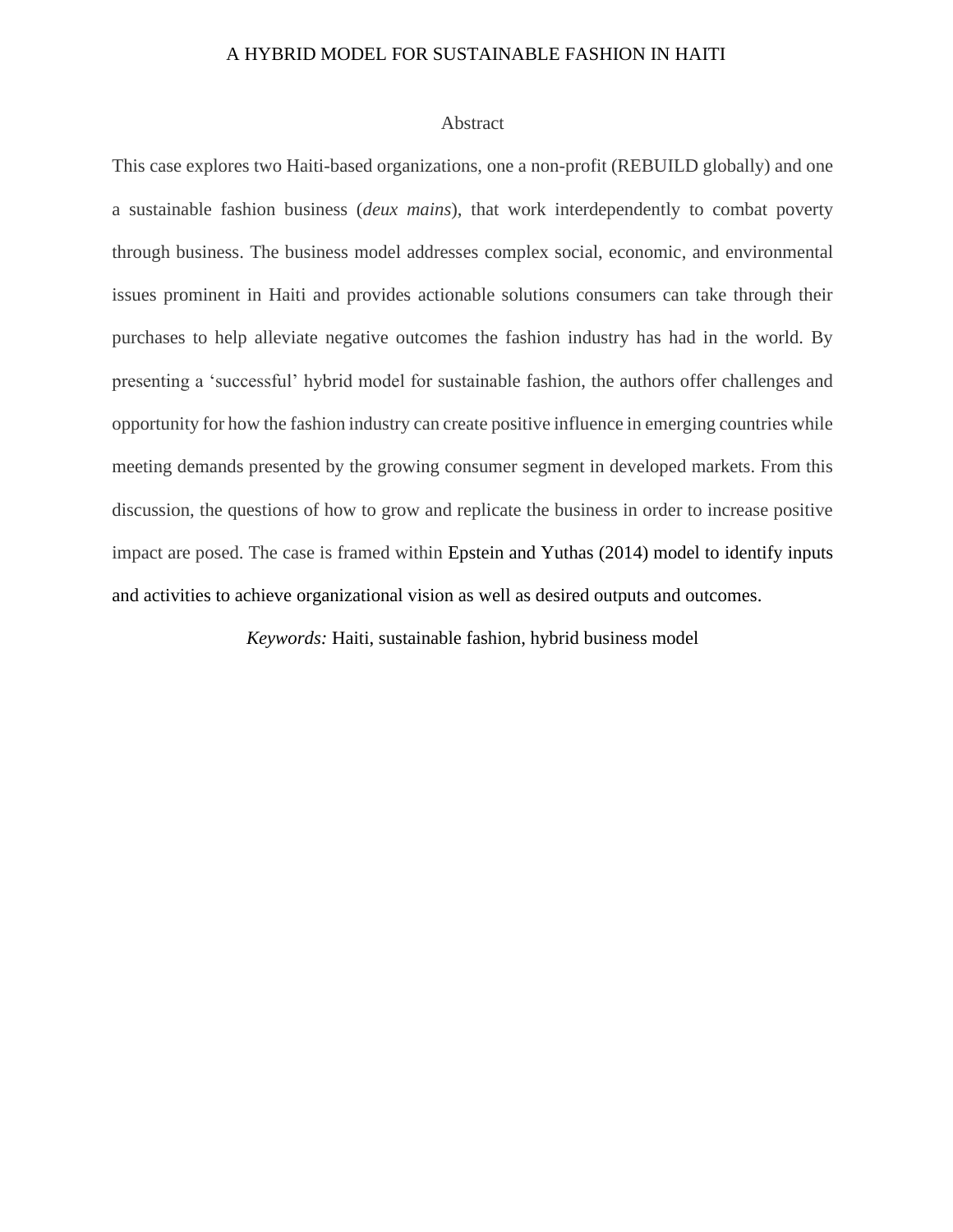#### **1.1 Introduction**

In an emerging world of global consumerism, the rise of fast-fashion and the subsequent world-wide concerns over its social, economic, and environmental impact has led to a growing interest in identifying and defining business models for sustainable fashion (Joy, Sherry Venkatesh, Wang & Chan, 2012). In part, the popularity of fast-fashion has given rise to a new wave of fashion companies combatting various aspects of fast-fashion's detrimental approach. Some companies highlight transparency in supply chains, while others promote safe and dignified working conditions for employees, but the fact remains that there is little research providing tested theories and concrete examples of viable, scalable, and replicable models of sustainable fashion (Jang, Ko, Chun & Lee, 2012). This chapter seeks to present a case study of a successful business model for sustainable fashion while discussing the opportunities for emerging market producers and developed market consumers. To accomplish this, the authors explore a sustainable fashion ecosystem in Port-au-Prince, Haiti: REBUILD globally, an organization that incubated a for-profit sustainable fashion business, *deux mains,* and operates under a for-profit/nonprofit hybrid model (Haigh, Walker, Bacq, Kickul 2015). This case study, combined with relevant research from the social entrepreneurship literature, provides readers with an understanding of processes, challenges, and successes of one entrepreneur to inform others of methods to create a sustainable fashion business in a mature industry replete with large, profitable players. To begin on this journey, a definition of sustainability in the context of fashion is required.

#### **1.2 Defining Sustainability**

In both the academic and practitioner domain, sustainability has numerous definitions. Ultimately, sustainability is "about much more than our relationship with the environment; it's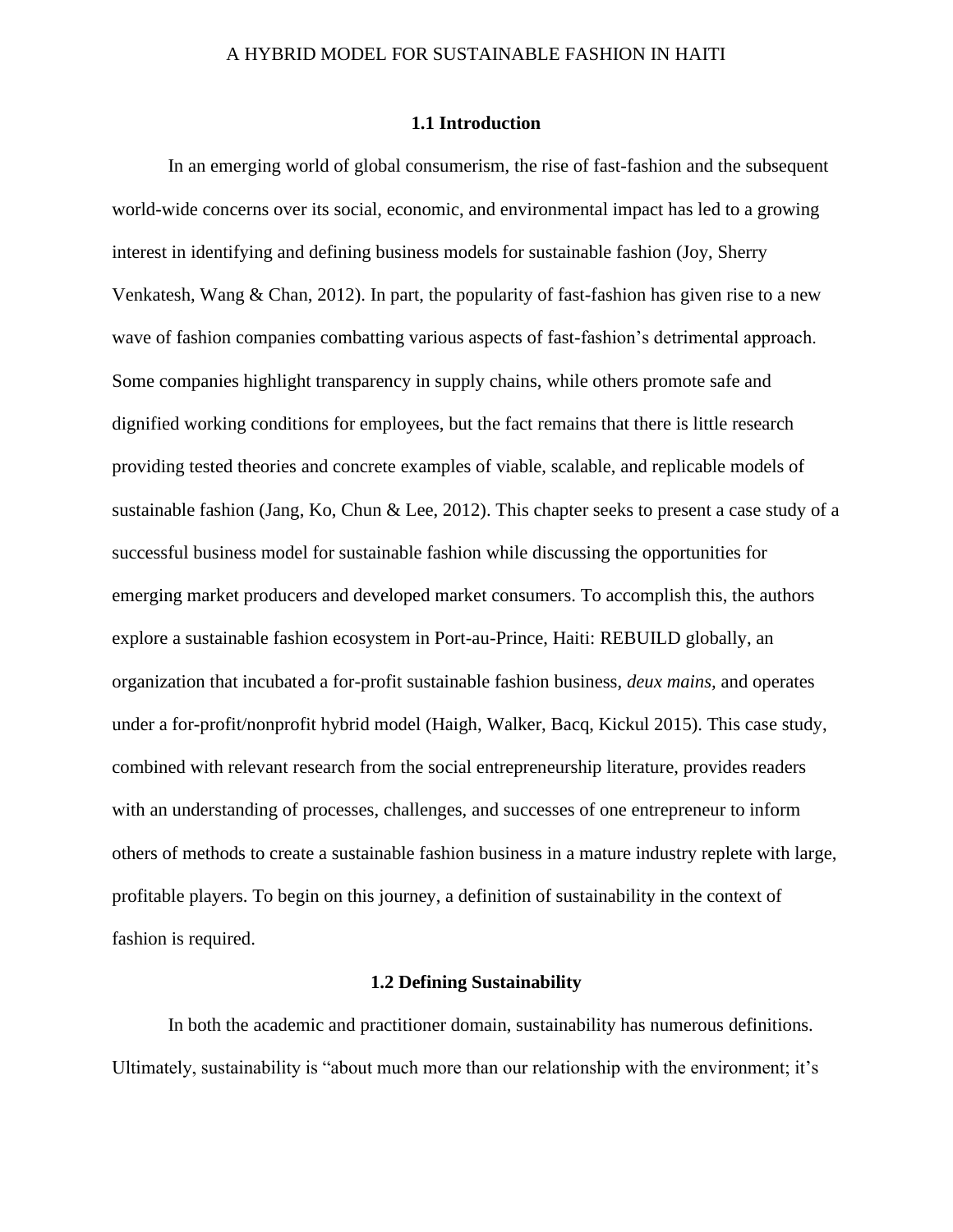about our relationship with ourselves, our communities, and our institutions" (Siedman 2007, p. 58). Each organization is thus challenged with examining and acting on this complex phenomenon amid changing dynamics of interests across the environment, livelihoods, and socio-political systems in local and global contexts (Joy, et. al., 2012). *Deux mains* defines a sustainable fashion business as one that pays its workers a living-wage, minimizes its environmental footprint, preserves local craftsmanship, encourages local leadership, and contributes to the growth of the local economy. This definition shaped *deux mains'*  organizational characteristics, which created business-oriented solutions that utilize local resources, markets and talent with a commitment to long-term impact. The authors note these characteristics as key factors of economic sustainability for businesses and communities.

With this higher order understanding of sustainability in mind and its own definition of how an organization wishing to work within this premise should conduct business in the fashion industry, the REBUILD globally and *deux mains* team faced challenges developing a successful business to achieve desired outputs (e.g., sustainably sourced shoes, bags and accessories) as well as outcomes (e.g., increasing dignified employment in Haiti, trained craftsmen, educated children). Like any business, *deux mains* seeks to run a profitable enterprise but its goals go beyond just being profitable to include all elements of sustainability – people, planet, profit, and purpose. Over the course of its development, *deux mains* came to realize that it must use its products to educate consumers about the power their purchases have to drive change in the global marketplace. Keeping production local guarantees that payments, assets, and expenditures associated with running a business (legal, cost of goods sold [COGS], operations, taxes, etc.) are kept within country, supporting many other businesses and contractors. These indirect impacts (i.e., outcomes) augment the direct impacts of the business model (i.e., outputs of sales and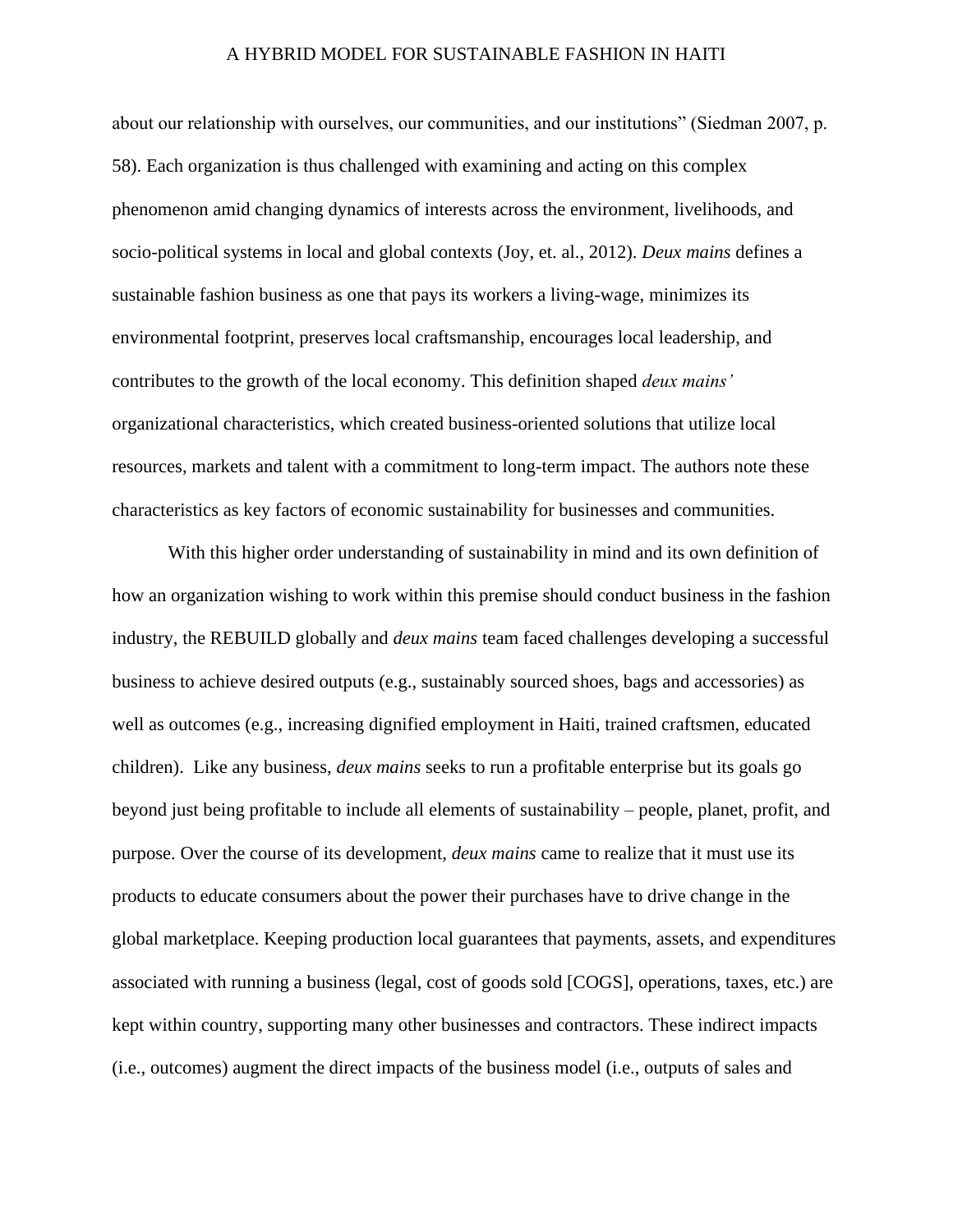employment), to ultimately increase community-wide development.

#### **1.3 History & Context**

In 2010, disaster hit Haiti with the devastating 7.0 magnitude earthquake that shook the capital city, Port-au-Prince to its core, quickly catapulting Haiti and its people into international headlines. Within days of the disaster that claimed over 220,000 lives (DEC 2016) and caused upwards of US \$8 billion in damage (UN 2016), hundreds of NGO's, mission groups, and individuals flocked to the poorest nation in the Western hemisphere to help recover and rebuild. An estimated \$13.5 billion USD in aid poured into the country through various means, all with noble intentions of rebuilding the country and its people (Knox 2015). However, seven years later, it is widely accepted that these recovery efforts were a failure in terms of ongoing economic and social prosperity of Haiti. Instead, the well-intentioned efforts nurtured a culture of aid, dependency, corruption, and distressed markets. The failure to see how the negative longterm impacts of aid suppress true growth and perpetuate the root causes of poverty (Simmons 2016) is evident in Haiti.

#### **1.4 The Business Model**

To understand how a business makes decisions while developing a sustainable fashion enterprise, the authors outline critical path milestones that REBUILD globally and *deux mains*  took in the first seven years of operation. To accomplish this, the authors deploy Epstein and Yuthas (2014) model for measuring social impact. The 5-step process helps social enterprise leaders clarify impacts that matter most to their mission while providing methods to measure and improve those impacts. While full explanation of the model is beyond the scope of this chapter, the authors show how Julie Colombino, founder and CEO of REBUILD globally and *deux mains*, used the model to understand what investments (inputs), activities, and processes were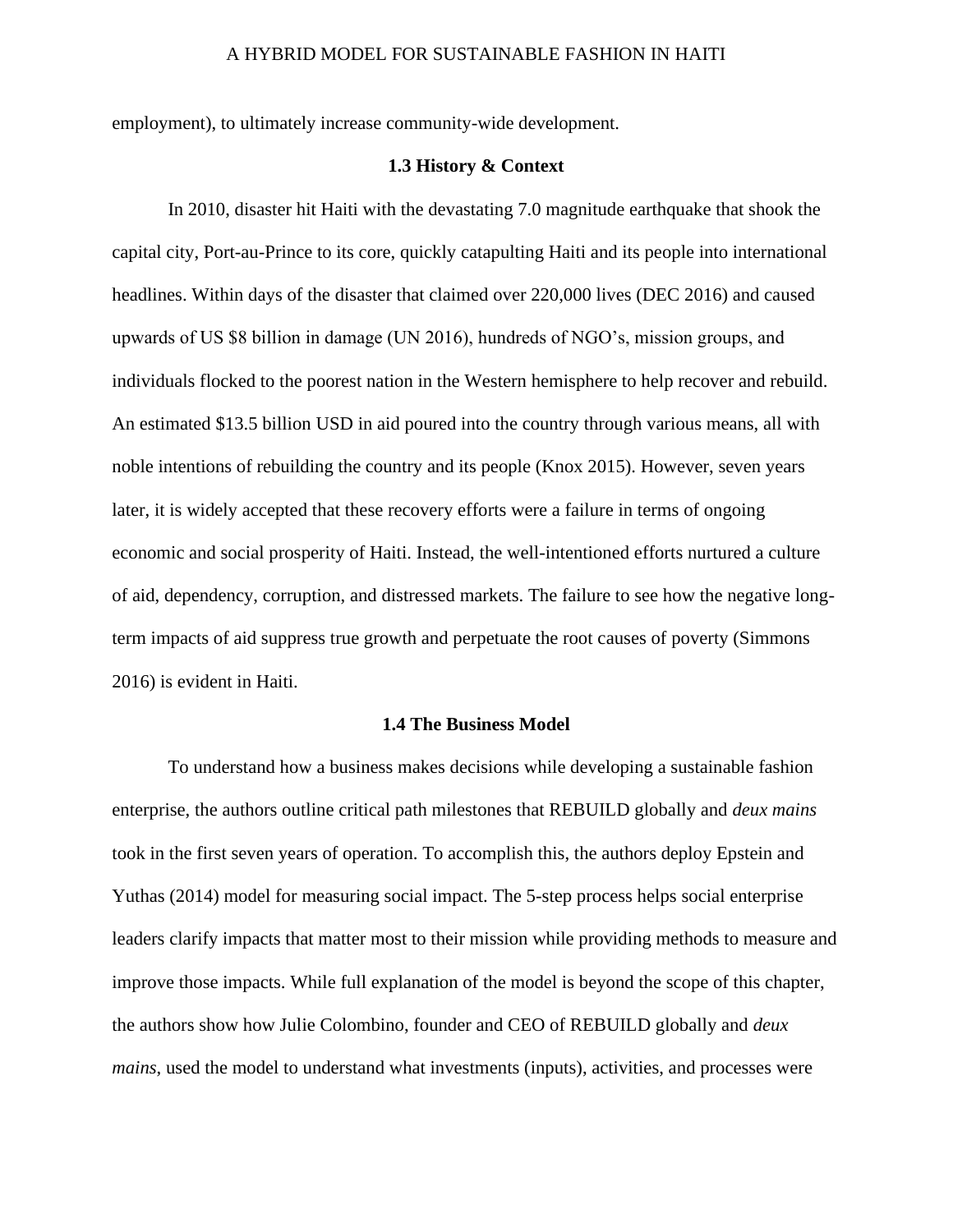needed to achieve desired outputs (e.g., immediate results of employment) outcomes (e.g., midand long-term results such as increased savings from employment), and impact (e.g., reduction in systemic poverty in Haiti). In outlining these steps as they apply to REBUILD globally and *deux mains*, the case provides a structure other social enterprises may follow while also acknowledging challenges along the way.

Born from the Haitian natural disaster in 2010, REBUILD globally emerged as a nonprofit with an ambitious vision to approach recovery and poverty alleviation differently. Colombino – a true bricoleur, wanted to implement solutions with more sensitivity to local resources and needs, with a steadfast focus on sustainability, and a commitment to empower survivors through business and employment (Zahra, Gedajlovic, Neubaum & Shulman, 2009). After five years on-the-ground in Haiti providing job training and education programs in Port-au-Prince, REBUILD globally incubated *deux mains,* a partly Haitian-owned sustainable fashion and lifestyle brand that hires Haitian talent to handcraft sandals, bags, and accessories made from local leathers and upcycled materials. Colombino created an interdependent ecosystem in which REBUILD globally trains local Haitians to become skilled craftsmen / craftswomen who, upon successful completion of training programs, are hired by *deux mains* with the guarantee of dignified, living-wage employment. Figure 1 demonstrates the hybrid business model.

----------- Insert Figure 1 Here -------

#### **1.5 Organizational Successes & Milestones**

Establishing the distinction and interconnectedness of the two organizations, REBUILD globally and *deux mains,* was the first major milestone that allowed *deux mains* to emerge as an ethical fashion business and to pivot from a charity to a true business structure and strategy. There are many like-minded ethical fashion organizations that operate in this field, however, it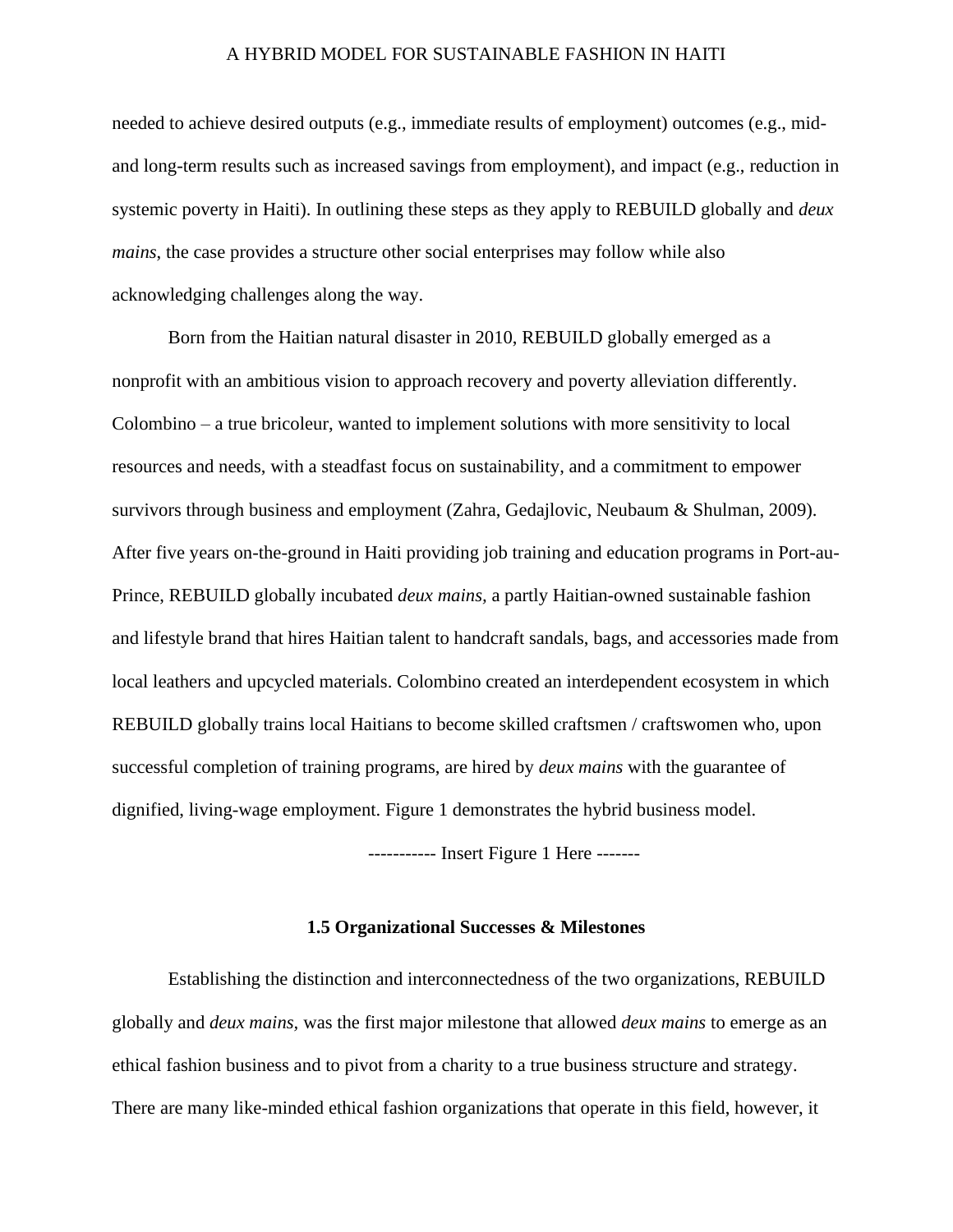was critical for *deux mains* to distinguish itself and identify what factors made its model different. The three key factors that set *deux mains* apart are its: (1) relationship to REBUILD globally, (2) legal status as a Haitian business, and (3) co-employee-owned business structure. These elements speak directly to the consumers' desires to support businesses that treat workers with dignity while producing quality products (White, MacDonnell, Ellard, 2012).

Colombino and her team approached the challenge of combining for-profit and nonprofit operations into a hybrid organization (and all subsequent ones) by first setting a vision for the efforts, then worked through the Epstein and Yuthas (2014) model to identify inputs and activities to achieve the vision, as well as desired outputs and outcomes. The section below explicitly demonstrates each step of the model as it applies the Colombino's first challenge. Subsequent paragraphs summarize model stages to show the cumulative efforts of the team across the first seven year of operation as they moved toward achieving impact in Haiti.

#### **1.5.1 Aligning activities with desired outcome and impact**

**Vision.** Establish distinction between nonprofit and for-profit organizational structure to define and solidify the business model in order to create the highest level of impact in Haiti

**Goal.** Provide dignified employment and a chance for an empowered life for locals; invest in local economy through Haitian business status, drive business and economic growth through the vehicle of ethical fashion

**Inputs.** Local expertise and knowledge, craftsmanship training, workplace and entrepreneurial training

**Activities.** Legal processes to launch a Haitian business, creation of distinct strategic plans and goals for nonprofit and for-profit entities

**Outputs.** In 2010, Colombino launched the nonprofit with four local women. In 2017,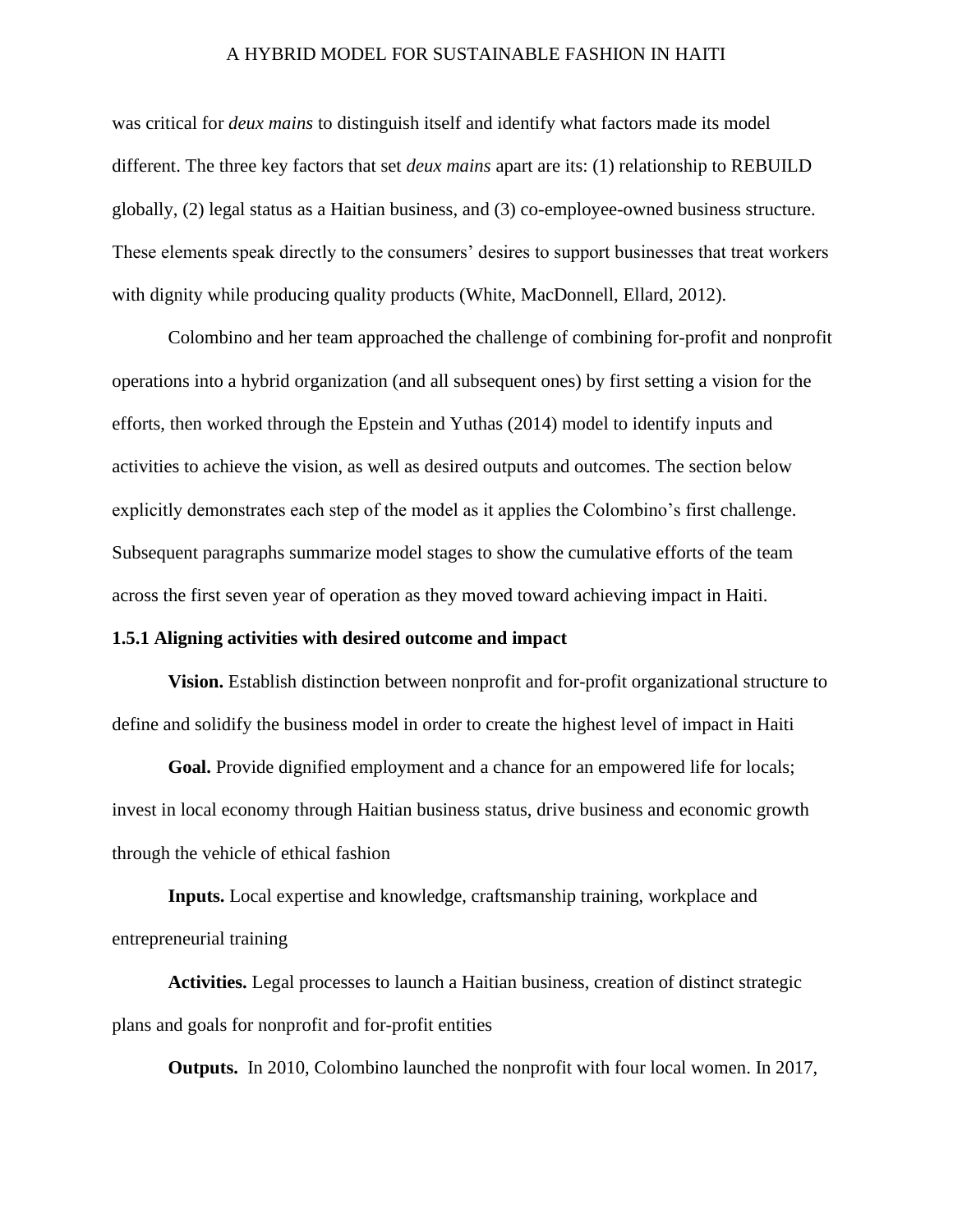REBUILD globally expanded to two job training workshops that provide paid job training to over 100 Haitians. As of July 2017, *deux mains* employed 64 Haitians.

**Outcomes.** Dignified jobs for locals, skilled Haitian workforce, increased business skill and acumen, improved financial literacy among employees, enabling initial savings to withstand short-term personal dilemmas

After the business model was solidified, the next step in growing as an ethical fashion brand was to align *deux mains* with experts in the fashion industry and create partnerships that would increase design expertise and exposure in the world of fashion. This happened in a few different ways. Colombino sought advice from a Nike Shoe Expert – who helped close the knowledge gap in the craft of shoemaking. Soon after, Colombino met renowned philanthropist and fashion designer Kenneth Cole who, after visiting the *deux mains* factory, moved forward with a private label partnership. This partnership propelled *deux mains* into the world of fashion. The same year, Colombino met fashion model Heide Lindgren, who volunteered to design a new sandal for *deux mains*. This sandal helped *deux mains* expand its product offering and enter new markets segments. Building on this success, beginning in 2015, *deux mains* fostered partnerships with organizations such as Konsome Local (http://www.konsomelokal.com/), Norton Point (https://www.nortonpoint.com), and Thread International (http://www.threadinternational.com). Each of these partnerships contributed to sales, through wholesale and co-branding agreements, and helped elevate *deux mains* in the domain of ethical, sustainable fashion.

#### **1.6 Challenges and Setbacks**

*Deux mains'* distinct business model and key partnerships helped the business grow, gain exposure, and reach new markets and consumers. However, this growth presented some challenges that all businesses, ethical fashion or not, face.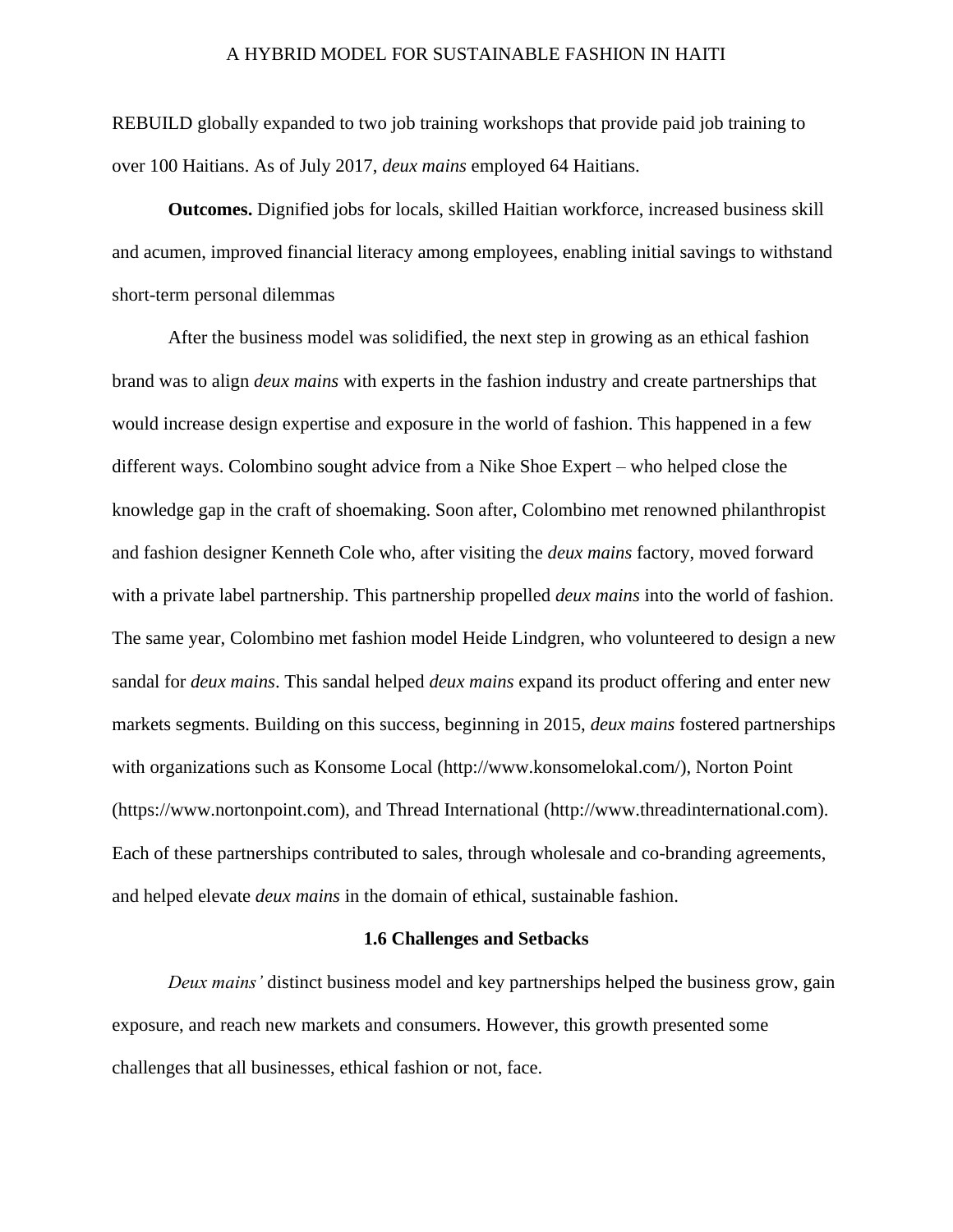Growing sales emerged as a main challenge for *deux mains*. Despite numerous grass-root efforts, increasing sales was difficult for a number of reasons, including external factors: a crowded marketplace, shifting consumers' mindsets towards conscious consumerism, and internal constraints: limited financial resources to invest in marketing.

Consumers, especially millennials, express interest in purchasing from companies that deploy sustainable sourcing and production practices; many, however, are unwilling to pay the higher prices that come with such endeavors (Ditty, 2015; Gam, 2011; Joergens, 2006; Niinimaki, 2010). The overwhelming market presence, extensive marketing, and easy access to fast-fashion retailers add additional barriers for *deux mains* and other like-minded organizations. However, research supports Colombino's belief the opportunity for growth in this sector of the fashion industry is substantial and will continue (Joyner, Armstrong et al., 2016). The key is to create, and consistently communicate, the value proposition for the consumer that comes from purchasing ethically produced, sustainable fashion. Beginning in 2016, *deux mains* set a vision and goal from which the team took action to combat these challenges and increase sales.

## **1.6.1 Telling the story**

*Deux mains* moved forward with its vision to inform, inspire, and equip consumers to take action against harmful practices that exist in the fashion industry by supporting *deux mains* and other sustainable brands by developing an integrated marketing and communication plan. Key action steps included inputs such as an expert-guided staff retreat to create target consumer profiles and construction of an e-commerce focused plan to resonate with consumers in order to gain brand awareness and increase sales. As a result (i.e., outputs), *deux mains* increased year over year sales by 100% since 2015 and reports increased exposure in the global marketplace, as measured by website traffic and press coverage. The success facilitated *deux mains'* growth and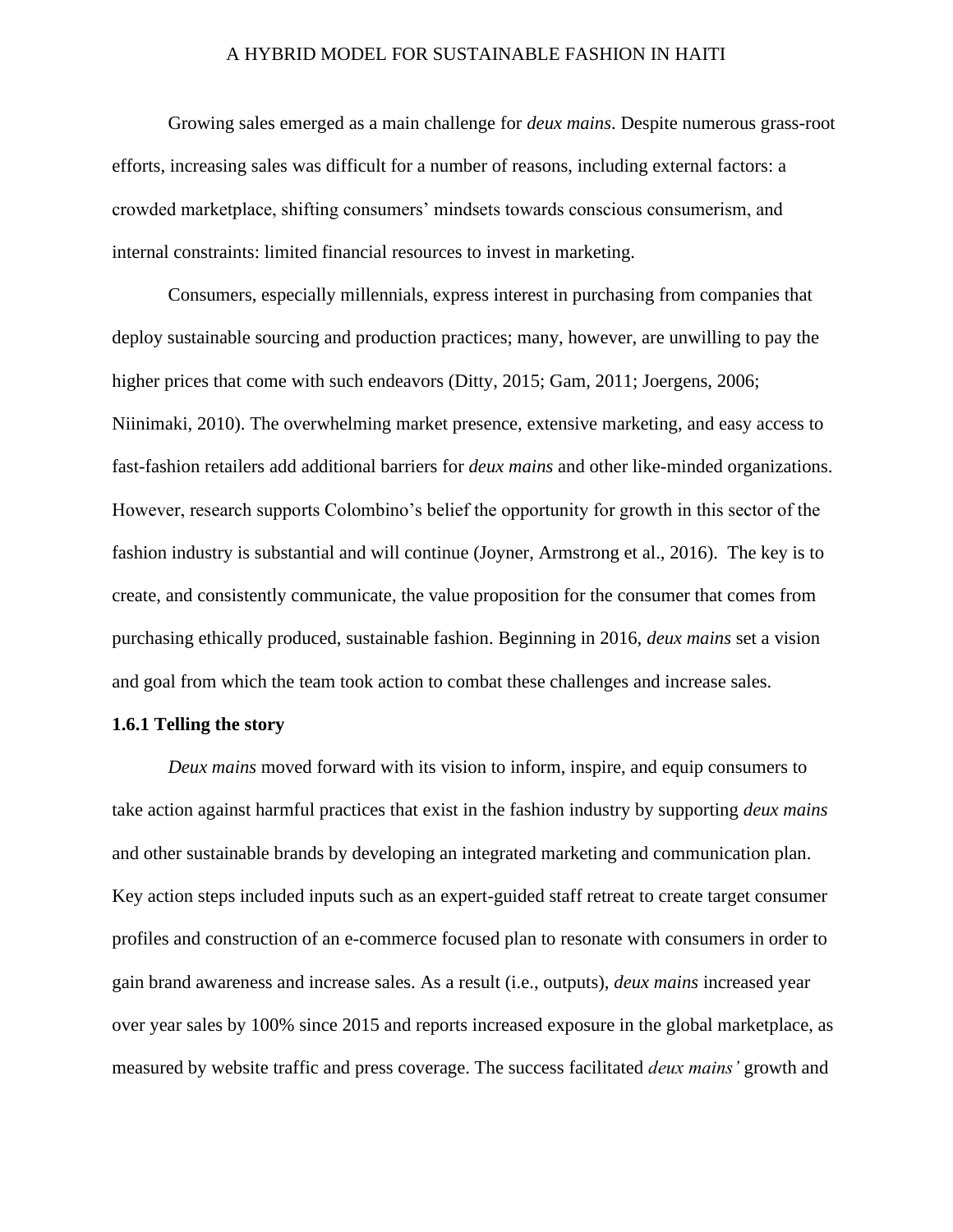developed dignified employment opportunities in Port-au-Prince (i.e., outcomes). The company continues to provide craft and life-still training for employees – who have shared in the economic success of the business – and will hire an additional ten people in 2017 and 2018 to keep up with increasing sales.

## **1.7 Opportunities for the Future: Replicating and" Franchising" the Business Model**

Colombino remains confident that the hybrid model she developed with REBUILD globally and *deux mains* is not only the true path to fighting poverty in developing nations, but also a scalable and repeatable model for ethical fashion moving forward. The innovation of REBUILD globally mirrors human-centered design thinking methodologies (Powell, 2014; IDEO https://www.ideo.org) and is based on immersion into the Haitian community. By becoming deeply embedded in Haiti, the team was able to customize skill development and jobtraining programs that resulted in positive response from the community. *Deux mains'*  employment of the skilled workers, and their available skill set for other potential employers captures the "sustainability" side of the model - dignified employment and community development. More trained workers make Haiti a viable environment for additional business investment, thus enabling the outputs and outcomes to become scalable.

Repeatability of the business model is found within *deux mains* itself. Based on the initial work in Port-au-Prince, Colombino expanded *deux mains'* production to a refugee camp located on the Haitian-Dominican border. This expansion nearly doubled employment and demonstrates the ability to duplicate impact in different communities.

#### **1.8 Conclusion**

Seven years after the launch of REBUILD globally and two years after the official launch of *deux mains,* both entities are optimistic about their growth and impact in Haiti, as well as their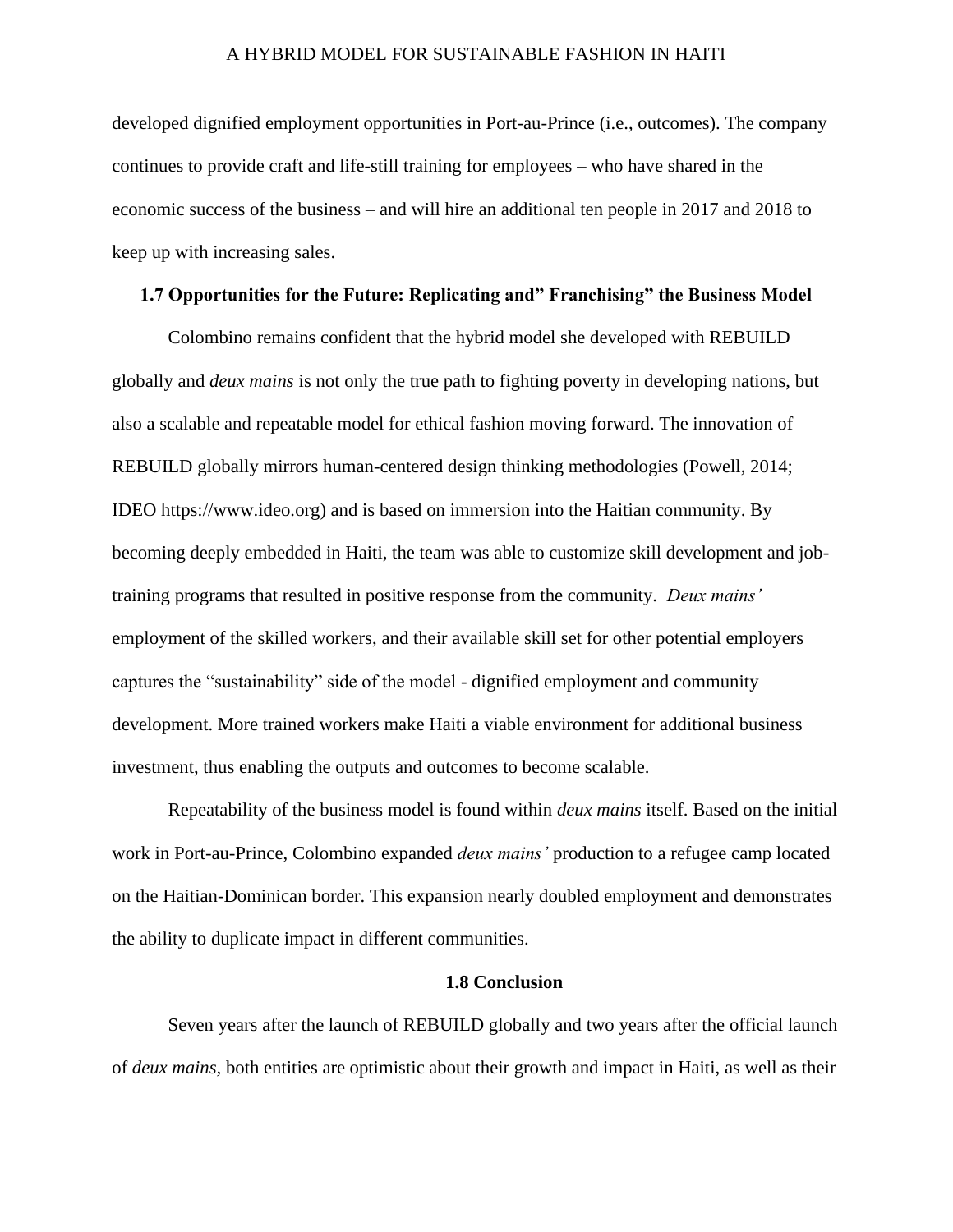role in redefining how consumers should approach their fashion consumption habits. (see Figure 2). *Deux mains* leads by example, showing how fashion companies can take a stand against harmful, commonplace industry practices while appealing to consumers' growing demand for sustainable, ethical products.

---- Insert Figure 2-----

Over the seven years of operation, 1,000 people have directly or indirectly benefited from the REBUILD globally/ *deux mains* social enterprise ecosystem. The ripple effect of the work has resulted in hundreds of children gaining access to secondary education and university, and over 100 dignified income-earning opportunities created for men and women in Haiti. Furthermore, REBUILD globally and *deux mains* have invested nearly \$800,000 in the Haitian economy since 2010, spurring growth and local development in communities. Environmentally, over 8,100 tires have been upcycling into *deux mains'* products. These significant social and environmental impacts create value for global consumers, the Haitian business owners, their families, and surrounding communities. While Colombino's work created an initial drop in the pool of alleviating poverty in Haiti, she believes that through replication true social change (i.e., long-term impact) will be experienced.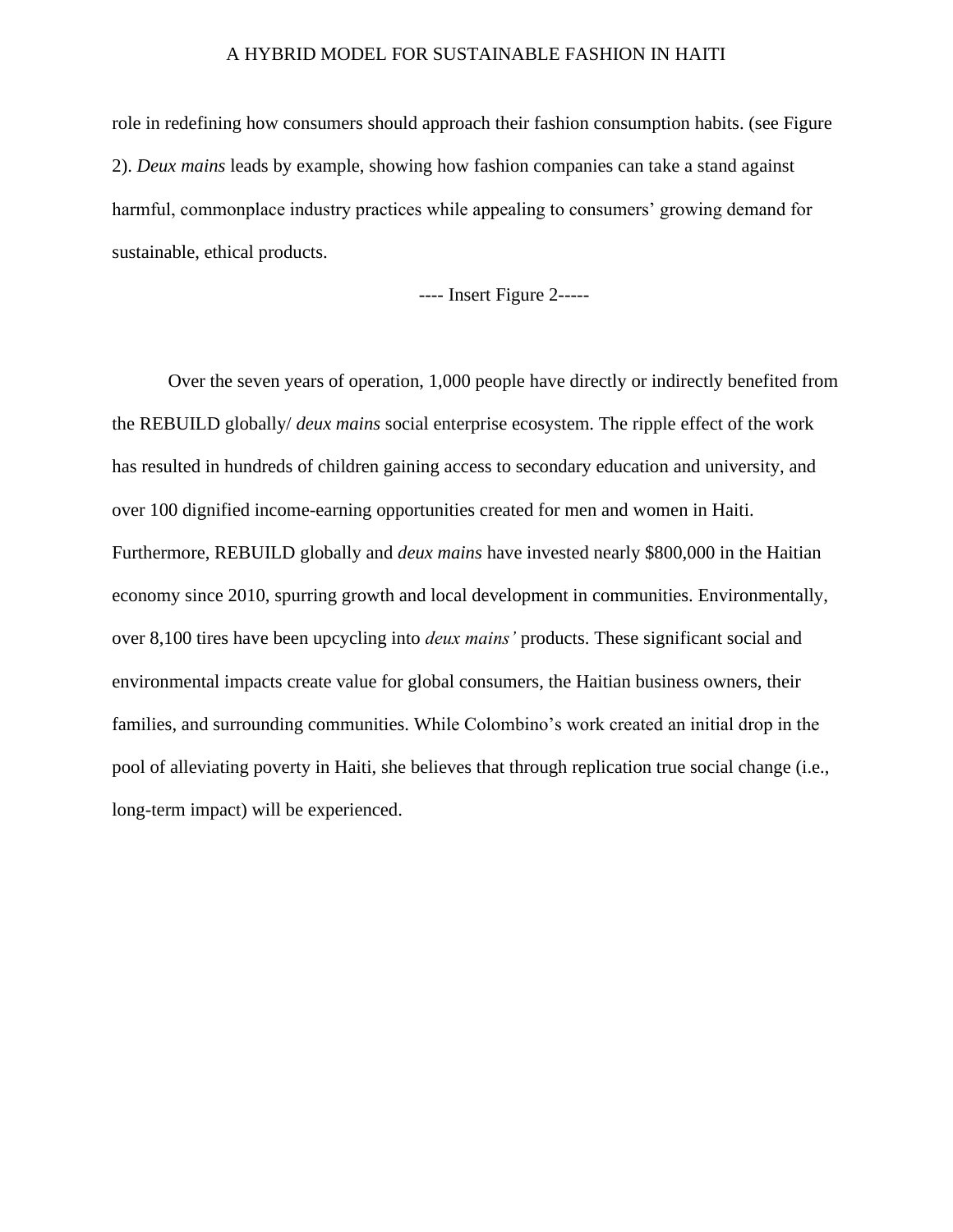



**Figure 2:**



\$792,000+ invested into the local economy since 2010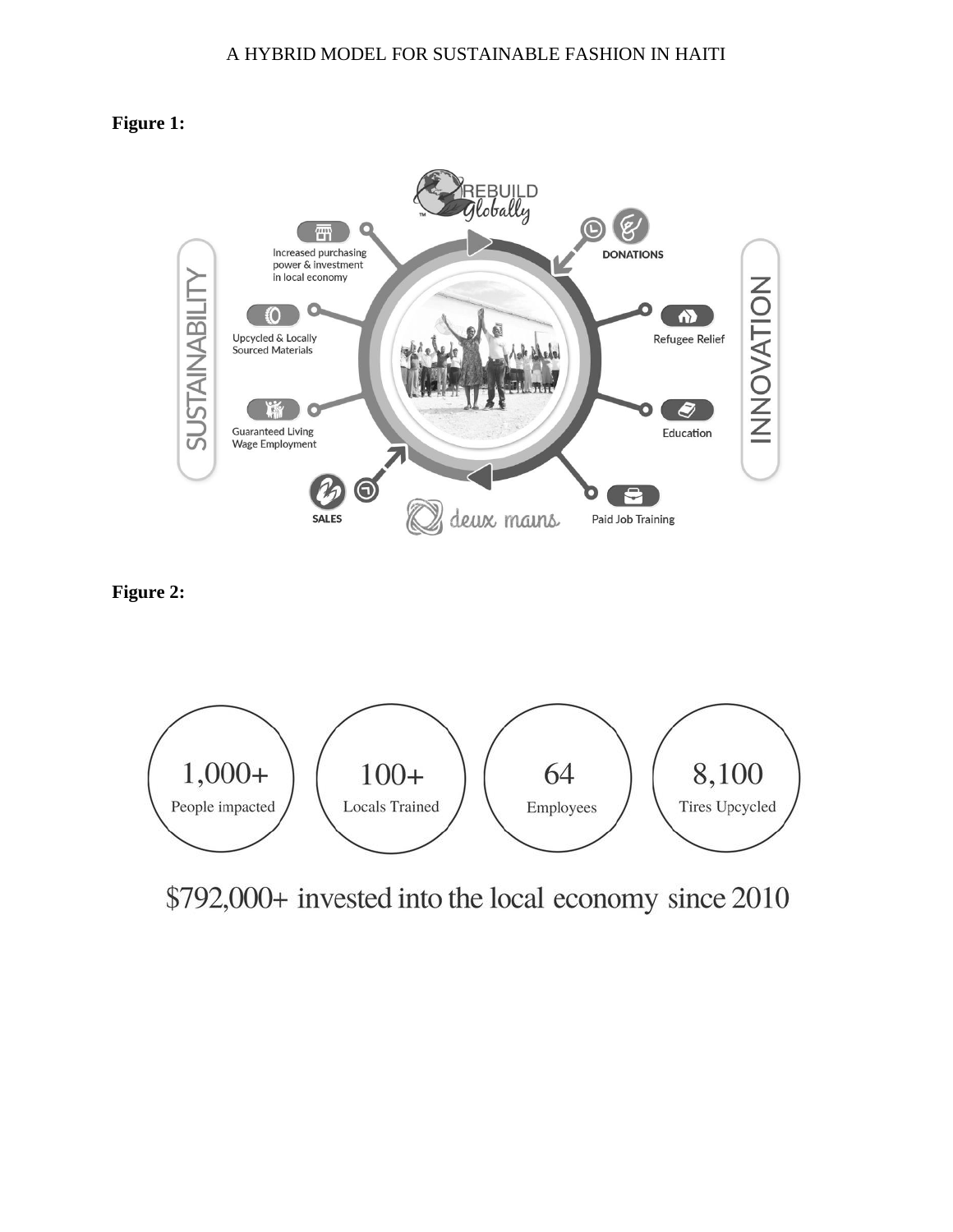#### **References**

- Disasters Emergency Committee (DEC) [http://www.dec.org.uk/articles/haiti-earthquake-facts](http://www.dec.org.uk/articles/haiti-earthquake-facts-and-figures)[and-figures](http://www.dec.org.uk/articles/haiti-earthquake-facts-and-figures) (accessed 17 Nov. 2016).
- Ditty, Sarah (2015). It's Time For A Fashion Revolution. Fashion Revolution, December 2015[.](http://fashionrevolution.org/wp-content/uploads/2015/11/FashRev_Whitepaper_Dec2015_screen.pdf) [http://fashionrevolution.org/wp](http://fashionrevolution.org/wp-content/uploads/2015/11/FashRev_Whitepaper_Dec2015_screen.pdf)[content/uploads/2015/11/FashRev\\_Whitepaper\\_Dec2015\\_screen.pdf](http://fashionrevolution.org/wp-content/uploads/2015/11/FashRev_Whitepaper_Dec2015_screen.pdf) (Accessed April, 26 2017).
- Epstein, Marc J. and Kristi Yuthas (2014). *Measuring and Improving Social Impacts*. Berrett-Koehler Publishers, Inc. San Francisco.
- Gam, H. J. (2011). Are fashion-conscious consumers more likely to adopt eco-friendly clothing? *Journal of Fashion Marketing and Management*, 15(2), 178–193.
- Haigh, N., Walker, J., Bacq, S., & Kickul, J. (2015). Hybrid Organizations: Origins, Strategies, Impacts, and Implications. *California Management Review*, 57( 3), 5–12.
- Jang, J., Ko, E., Chun, E., & Lee, E. (2012). A study of a social content model for sustainable development in the fast fashion industry. *Journal of Global Fashion Marketing*, *3*(2), 61- 70.
- Joergens, C. (2006). Ethical fashion: myth or future trend? *Journal of Fashion Marketing and Management*, 10(3), 360–371.
- Joy, A., Sherry Jr., J. F., Venkatesh, A., Wang, J., & Chan, R. (2012). Fast fashion, sustainability, and the ethical appeal of luxury brands. *Fashion Theory*, 16(3), 273-295.
- Joyner Armstrong C, Connell K, Lang C, Ruppert-Stroescu M, LeHew M. (2016). Educating for sustainable fashion: Using clothing acquisition abstinence to explore sustainable consumption and life beyond growth. *Journal Of Consumer Policy*, 39(4), 417-439.
- Knox, Richard (2015). Five Years After Haiti's Earthquake, Where Did The \$13.5 Billion Go? National Public Radio, January 12, 2015. Available at[:](http://www.npr.org/sections/goatsandsoda/2015/01/12/376138864/5-years-after-haiti-s-earthquake-why-aren-t-things-better) [http://www.npr.org/sections/goatsandsoda/2015/01/12/376138864/5-years-after-haiti-s](http://www.npr.org/sections/goatsandsoda/2015/01/12/376138864/5-years-after-haiti-s-earthquake-why-aren-t-things-better)[earthquake-why-aren-t-things-better](http://www.npr.org/sections/goatsandsoda/2015/01/12/376138864/5-years-after-haiti-s-earthquake-why-aren-t-things-better) (accessed 17 Nov. 2016).
- Niinimaki, K. (2010). Eco-clothing, consumer identity and ideology. *Sustainable Development*, 18(3), 150–162.
- Powell, D. (2014). The business of social design: Rethinking model and method. *Design Management Review*, *25*(2), 48-51.

Seidman, D. 2007. *How We Do Anything Means Everything*. Hoboken, NJ: John Wiley & Sons.

Simmons Ann M. (2016). Haiti earthquake: \$13.5 billion in donations, but is any of it working? *Los Angeles Times* online, posted March 8, 201[6](http://www.latimes.com/world/global-development/la-fg-global-haiti-recovery-story.html) [http://www.latimes.com/world/global](http://www.latimes.com/world/global-development/la-fg-global-haiti-recovery-story.html)[development/la-fg-global-haiti-recovery-story.html](http://www.latimes.com/world/global-development/la-fg-global-haiti-recovery-story.html) (accessed 17 Nov. 2016).